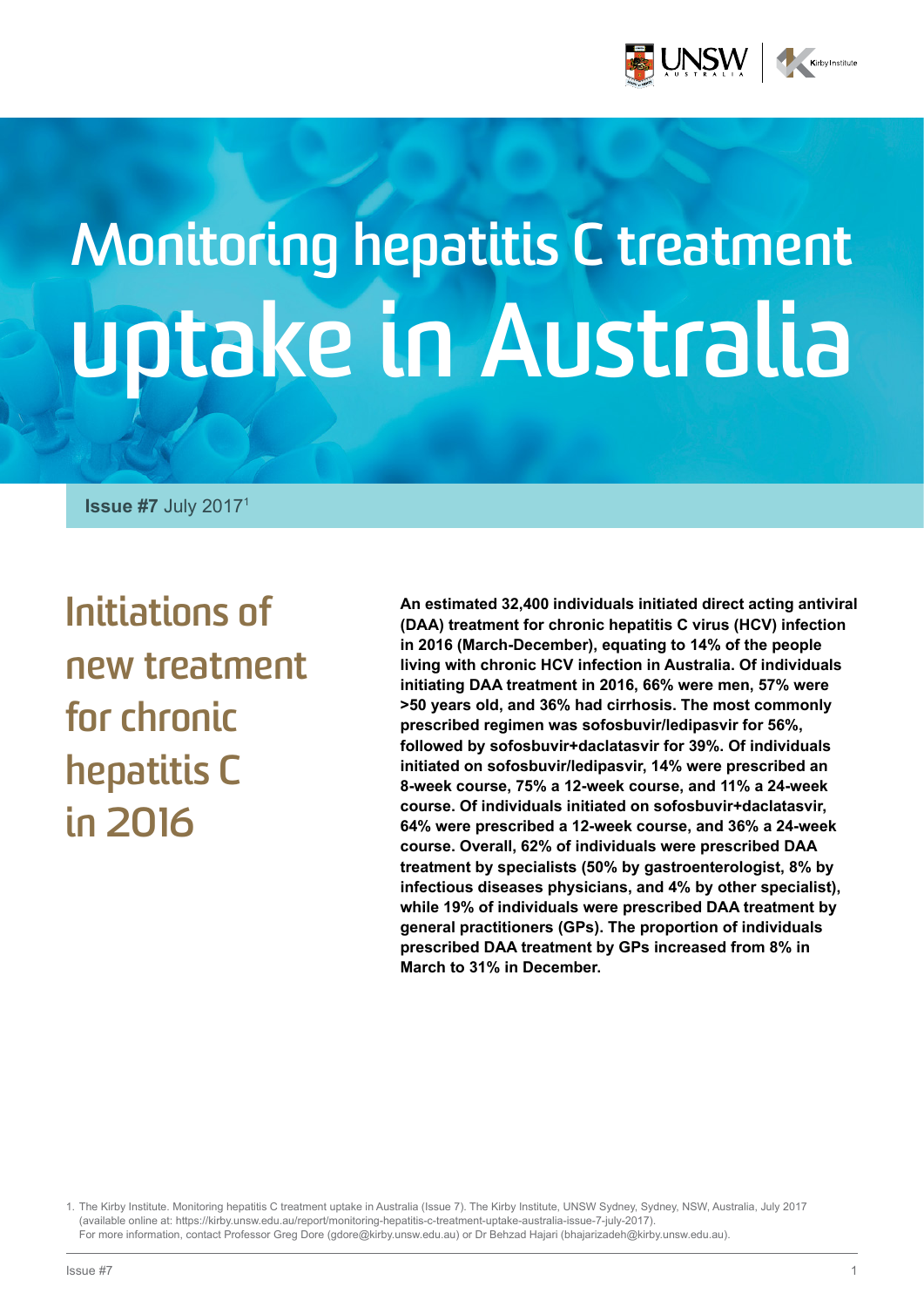New treatments for chronic hepatitis C virus (HCV) infection, named direct acting antiviral (DAA) treatment, were listed on the Pharmaceutical Benefits Scheme (PBS):

- March 2016: Sofosbuvir/ledipasvir (Harvoni®), sofosbuvir+daclatasvir (Sovaldi®+Daklinza®), sofosbuvir+ribavirin (Sovaldi®+Ibavyr®), and sofosbuvir+pegylated interferon-alfa-2a+ribavirin (Sovaldi®+Pegasys®+ribavirin)
- May 2016: Paritaprevir/ritonavir/ ombitasvir+dasabuvir (Viekira PAK®)
- January 2017: Elbasvir/grazoprevir (Zepatier®)2

#### **Issue #7 newsletter provides data on:**

- Annual uptake of HCV treatment, including interferon-based and interferon-free treatment from 1997 to 2016
- Number of individuals with cirrhosis initiating DAA treatment between 2014 and 2016.
- Uptake of DAA treatment in 2016, by jurisdiction, patients' gender and age, treatment regimen, and prescriber type

#### **Annual HCV treatment uptake, 1997-2016**

Between 1997 and 2016, an estimated 83,050 individuals initiated HCV treatment, including 46,310 with interferon-based and 36,740 with interferon-free DAA treatment. Among those initiating DAA treatment, 32,400 individuals received treatment through PBS in 2016 and 4,340 received treatment through clinical trials, pharmaceutical company compassionate access programs, and generic importation in 2014, and 2015. HCV treatment uptake increased markedly following unrestricted access to DAA treatment, from 4,740 in 2015 (1,310 interferon-based, and 3,430 interferonfree) to 32,560 in 2016 (160 interferon-based, and 32,400 interferon-free; Figure 1).

It is estimated that 14,190 individuals with cirrhosis initiated DAA treatment between 2014 and 2016 of whom 11,670 individuals received treatment through PBS, and 2,520 through early DAA access avenues, including clinical trials, generic importation, and pharmaceutical company compassionate access programs.



<sup>2.</sup> Data on elbasvir/grazoprevir were not included in this analysis.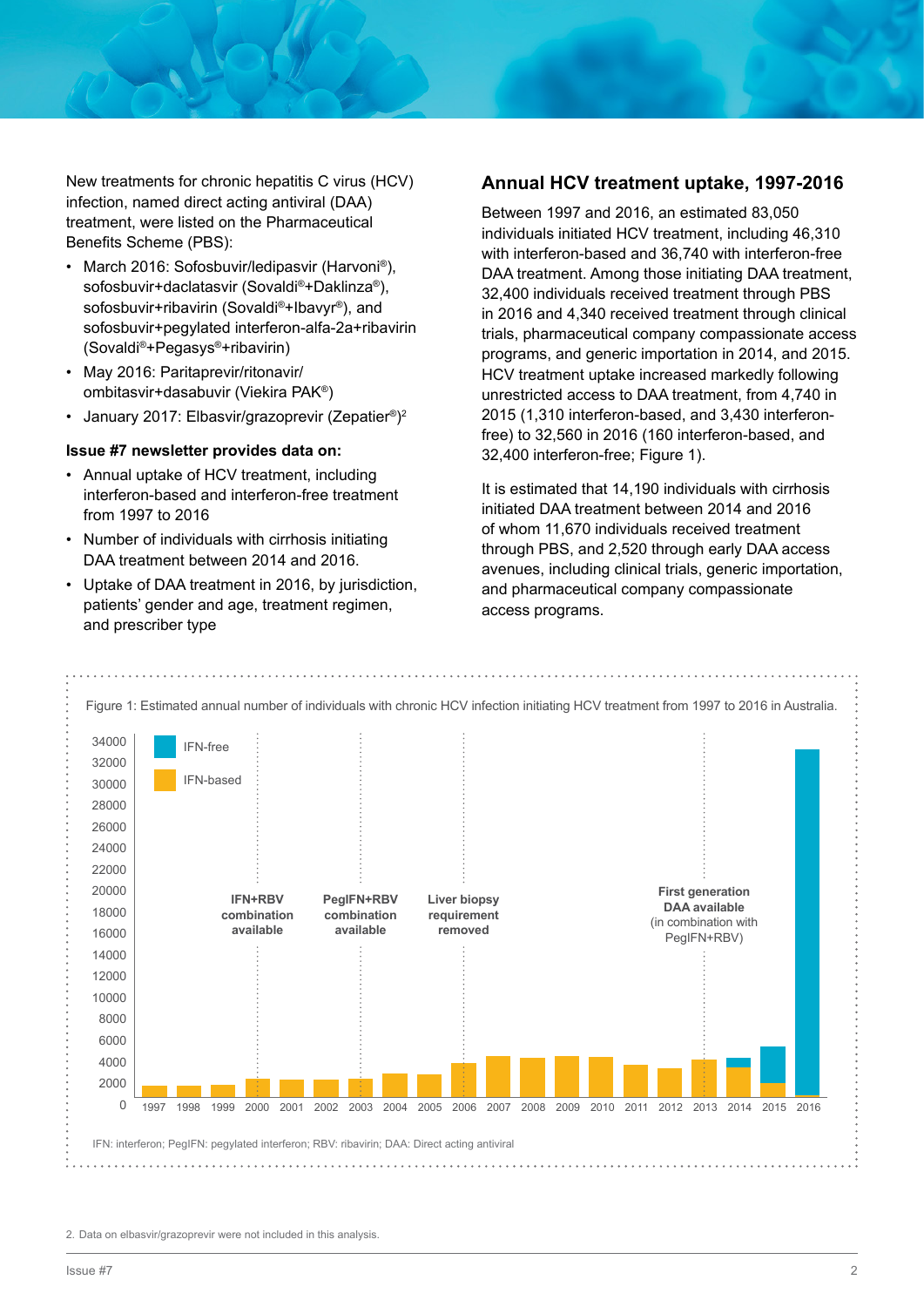In 2015, an estimated 227,310 individuals were living with chronic HCV infection in Australia, including 20,180 individuals with HCV-related cirrhosis.<sup>3</sup> An estimated 70% of the total population living with HCV-related cirrhosis in Australia initiated DAA treatment between 2014 and 2016 (Figure 2).

#### **DAA treatment uptake, 2016**

An estimated 32,400 individuals initiated DAA treatment in 2016 (March-December) in Australia, including 11,310 in New South Wales, 8,400 in Victoria, 6,430 in Queensland, 2,000 in South Australia, 2,270 in Western Australia, 830 in Australian Capital Territory, 770 in Tasmania, and 360 in Northern Territory (Figure 2). For 30 individuals, the jurisdiction data was not available.

It is estimated that 14% of total people living with chronic HCV infection in Australia initiated DAA treatment in 2016. This proportion varied between 10% and 23% across jurisdictions (Figure 2).





3. The Kirby Institute. Hepatitis B and C in Australia Annual Surveillance Report Supplement 2016. The Kirby Institute, UNSW Sydney, Sydney NSW 2052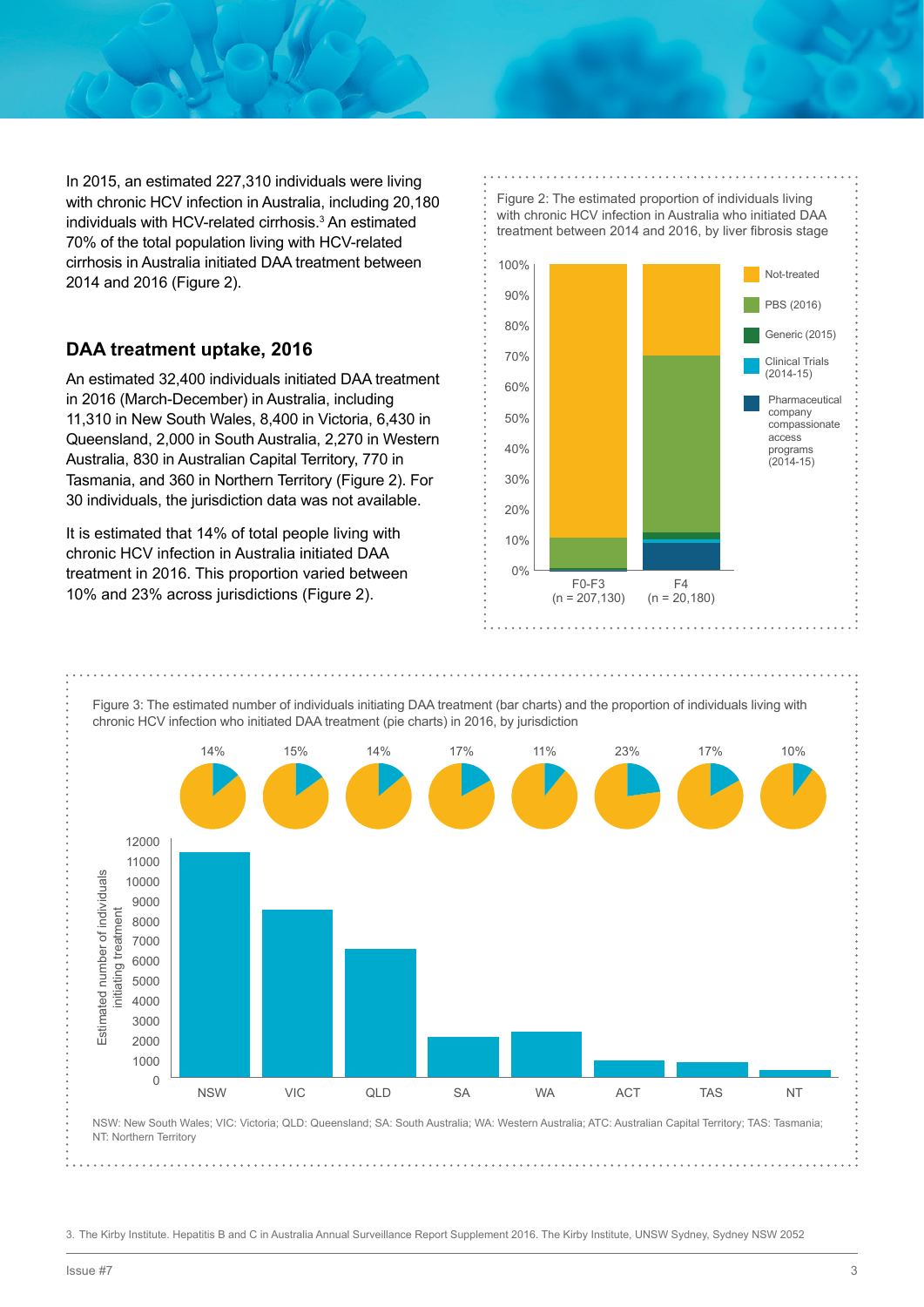#### **DAA treatment uptake, 2016 and 2017 (January-March)**

Data on monthly DAA treatment uptake were available up to March 2017. After an initial decreasing trend, the monthly number of DAA initiation has reached a relatively steady pattern since October 2016 (Figure 4A). The initial decline in treatment uptake was consistent with a "warehouse" effect with a large number of patients in specialist clinics awaiting DAA treatment access initiating treatment in the early months. The monthly trend of DAA treatment

uptake in each jurisdiction is illustrated in Figure 4B. A total of 38,470 individuals initiated DAA treatment between March 2016 and March 2017.

A similar overall pattern in DAA treatment uptake was observed using other data sources (Figure 5). Figure 5A shows the number of individuals receiving DAA treatment in each month which is a combination of those initiating and continuing treatment. Figure 5B shows the monthly number of individuals initiating DAA treatment, using data collected from a panel of over 3,500 community pharmacies.

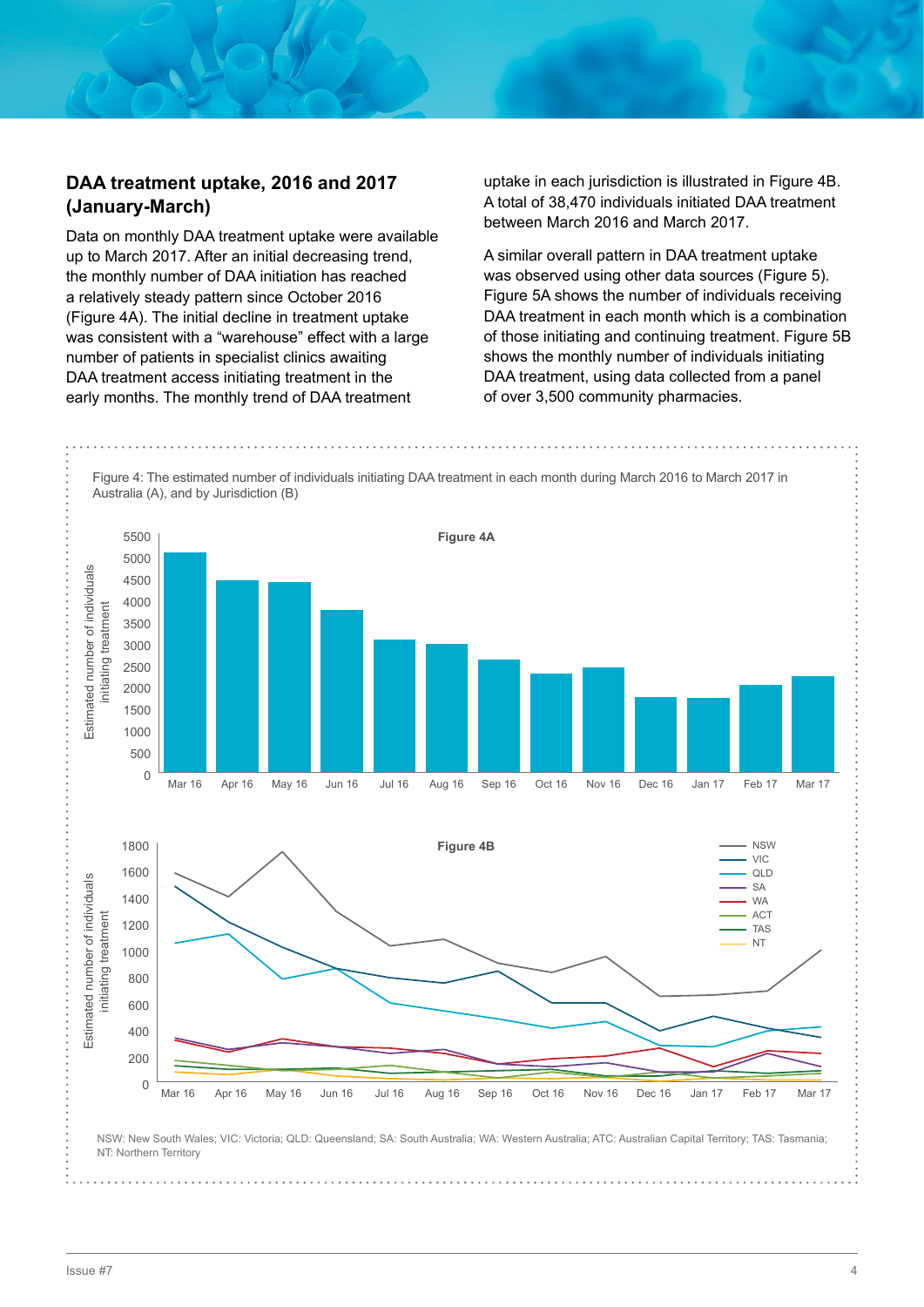Figure 5: Number of individuals receiving DAA treatment (initiation plus continuation) in each month during March 2016 to March 2017, based on the Pharmaceutical Benefits Schedule Item Reports<sup>4</sup> (A), and number of individuals initiating DAA treatment in each month during March 2016 to March 2017, based on the data collected from a panel of >3500 community pharmacies (B)<sup>5</sup>





4. Data Source: Pharmaceutical Benefits Schedule Item Reports (available at: http://medicarestatistics.humanservices.gov.au/statistics/pbs\_item.jsp)

5. Data Source: QuintilesIMS™ and NostraData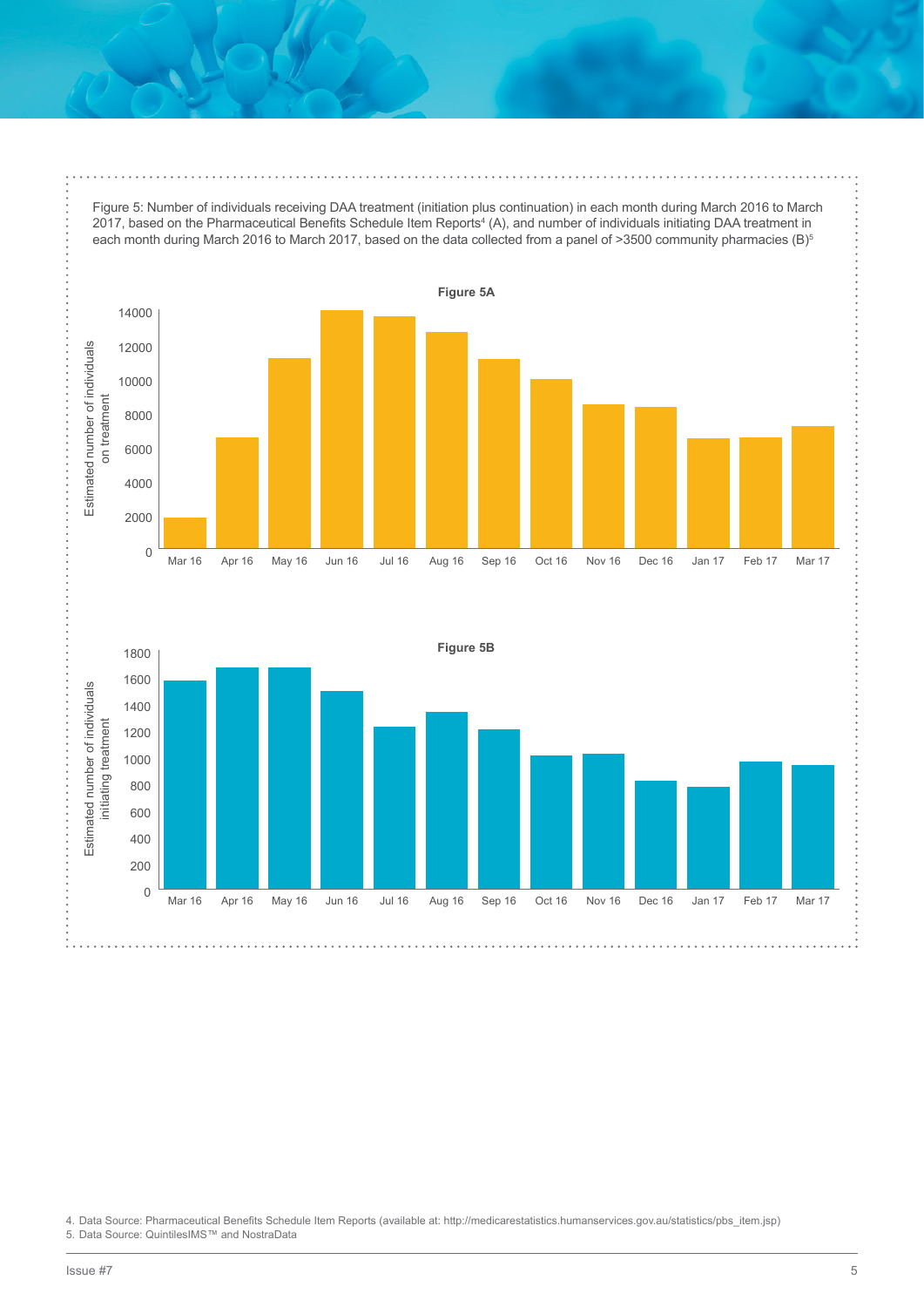#### **Gender and age distribution of individuals initiating DAA treatment**

Of individuals initiating DAA treatment in 2016, 66% were men and 34% were women.

Age distribution of individuals initiating treatment was similar between men and women (Figure 6A). The highest proportion of total individuals were 51-60 years old (38%), followed by 41-50 years old (24%). Compared to the age distribution of the total population living with chronic HCV infection in Australia, a shift towards older age groups was observed among those initiating DAA treatment (Figure 6A).

The age distribution of individuals initiating DAA treatment in each month showed a trend towards younger age groups (Figure 6B). While 43% of individuals initiating DAA treatment in 2016 were ≤50 years old, the proportion increased from 31% in March to 61% in December.

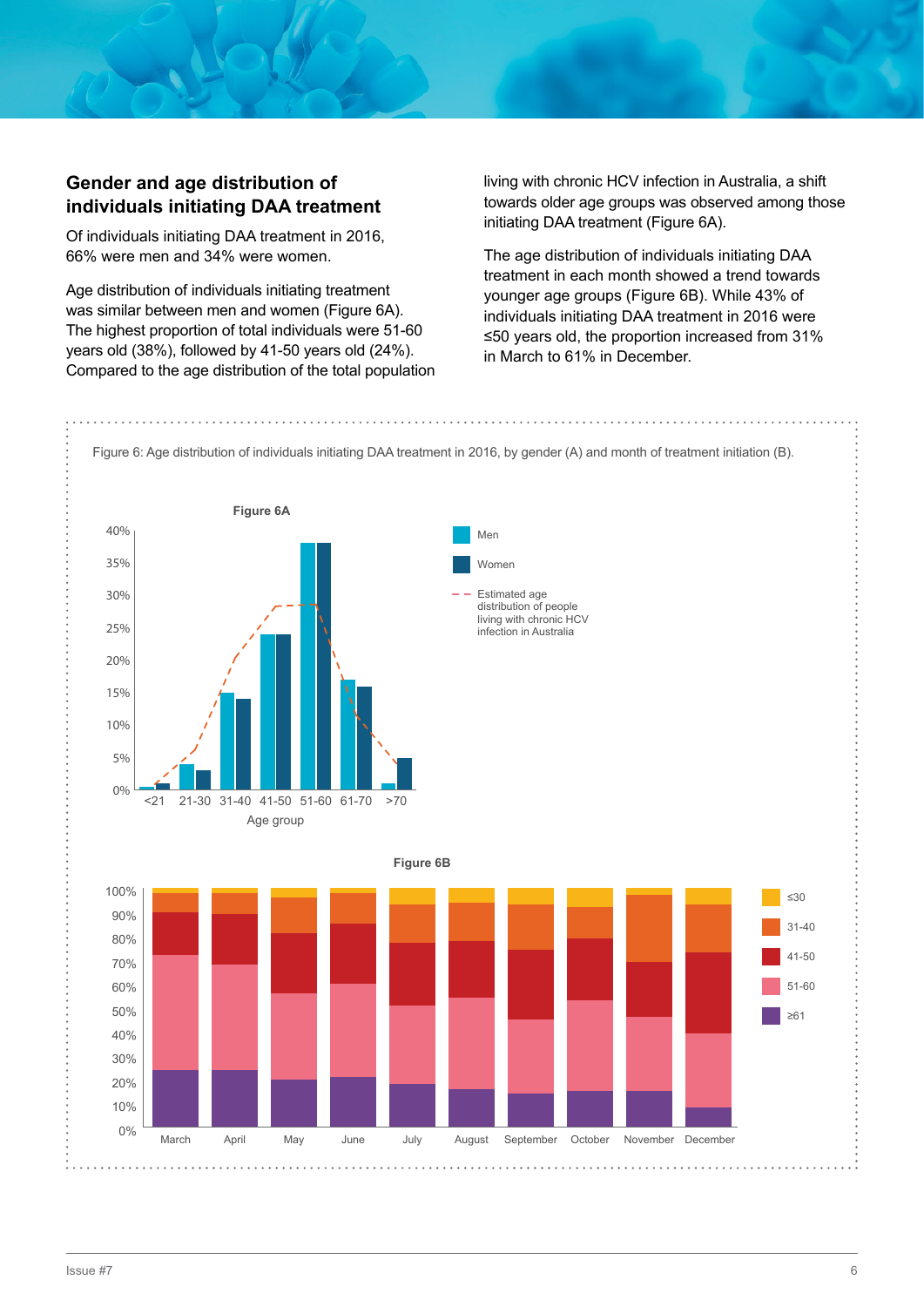## **Distribution of DAA regimens prescribed for individuals initiating DAA treatment**

The most commonly prescribed regimen was sofosbuvir/ledipasvir±ribavirin for 56%, followed by sofosbuvir+daclatasvir±ribavirin for 39%, sofosbuvir+other agents for 4% and paritaprevir/ ritonavir/ombitasvir+dasabuvir±ribavirin for 1% (Figure 7). Other antiviral agents used in combination with sofosbuvir included ribavirin, or pegylated interferon+ribavirin.

The breakdown of treatment initiation numbers by treatment regimen and treatment course duration is shown in Figure 8. Of individuals initiated on sofosbuvir/ledipasvir±ribavirin (n=18,020), 14% were prescribed an 8-week course, 75% a 12-week course, and 11% a 24-week course. Of individuals initiated on sofosbuvir+daclatasvir±ribavirin (n=12,600), 64% were prescribed a 12-week course, and 36% a 24-week course. Of individuals initiated on paritaprevir/ritonavir/ ombitasvir+dasabuvir±ribavirin (n=460), 85% (n=390) were prescribed a 12-week course, and 15% (n=70) a 24-week course.

## **Distribution of health care providers prescribing for individuals initiating DAA treatment**

The majority of individuals initiating DAA treatment received their prescriptions from gastroenterologists (50%), followed by general practitioners (GPs; 19%), infectious diseases physicians (8%), and other specialists (4%). Twenty percent of individuals received their prescriptions from other physicians, including supervised medical officers (e.g., interns, resident medical officers, and registrars), public health physicians, temporary resident doctors, and non-vocationally registered doctors (Figure 9). Overall, 62% of individuals received their prescriptions from specialists.

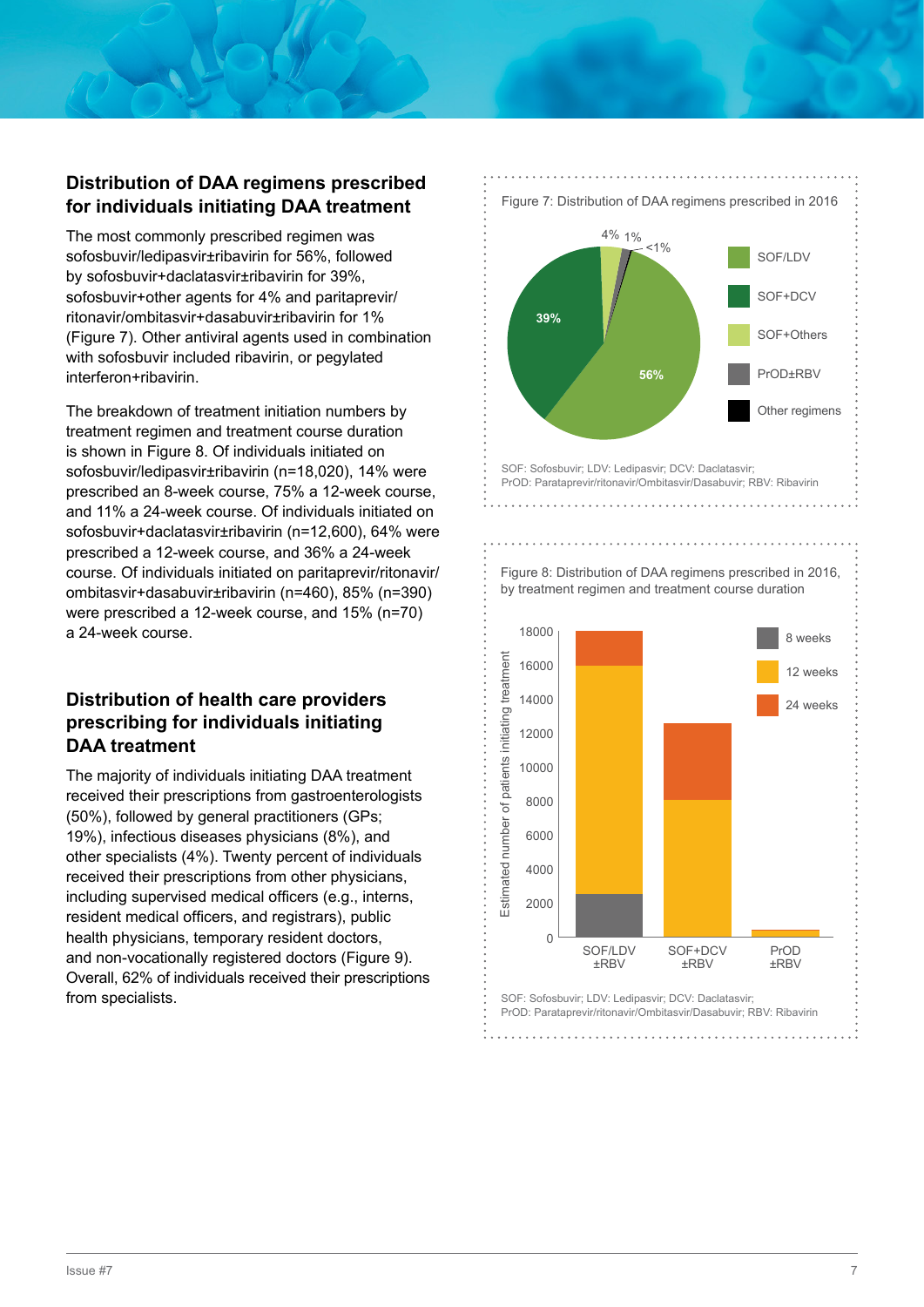Distribution of prescriber types varied across jurisdictions (Figure 9). Gastroenterologists were the prominent prescriber in most jurisdictions. In Northern Territory, 27% of individuals were prescribed DAA treatment by infectious disease physicians, compared to 10% by gastroenterologist. Across jurisdictions, the proportion of individuals prescribed DAA treatment by GPs was highest in Tasmania (29%) and Queensland (25%). In Western Australia, the proportion of individuals prescribed

DAA treatment by gastroenterologists and GPs were comparable with 21% and 19% of individuals receiving their prescriptions from gastroenterologists and GPs, respectively.

The distribution of prescriber types in each month is shown in Figure 10. The proportion of individuals prescribed DAA by GPs increased from 8% in March to 31% in December.



Other physicians included supervised medical officers (e.g., interns, resident medical officers, and registrars), public health physicians, temporary resident doctors, and non-vocationally registered doctors.

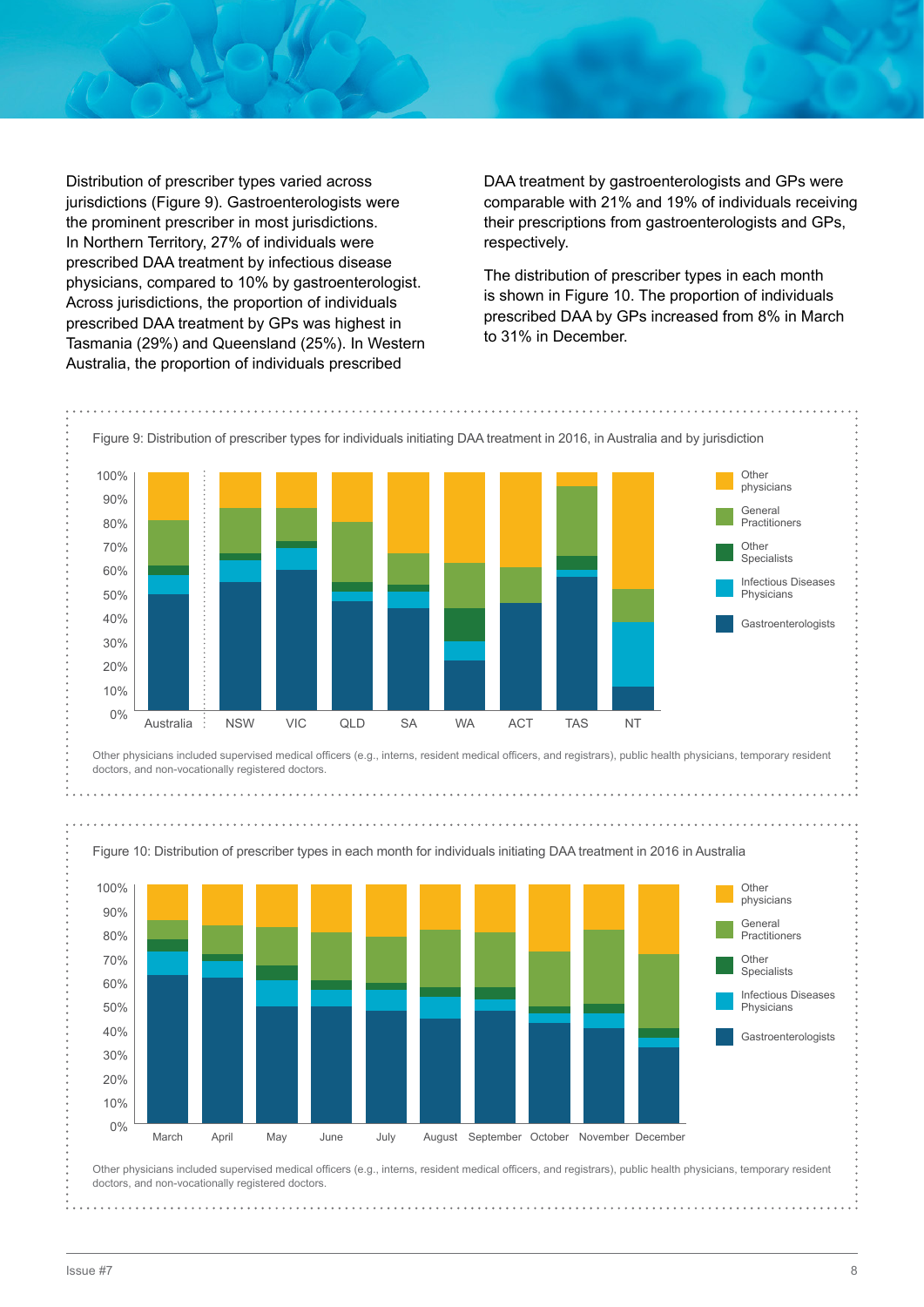### **Distribution of prescribed DAA regimens by prescription type**

The distribution of prescribed DAA regimens by prescriber type is shown in Figure 11. Across all prescriber types, the most commonly prescribed regimens included 12 weeks sofosbuvir/ ledipasvir±ribavirin, followed by 12 weeks sofosbuvir+daclatasvir±ribavirin. Of prescriptions by specialists, 8% included 24 weeks sofosbuvir/ ledipasvir±ribavirin and 16% included 24 weeks sofosbuvir+daclatasvir±ribavirin. These proportions were 2% and 7%, respectively, among prescriptions by GPs. These two regimens are primarily prescribed for patients with cirrhosis. Across all prescriber types, the highest proportion of 8 weeks sofosbuvir/ ledipasvir regimen was observed in prescriptions by GPs (13%). This regimen is prescribed for treatmentnaïve patients with genotype 1, no cirrhosis, and pre-treatment HCV RNA<6 million IU/mL.

The proportion of 24-week courses to the total prescriptions of sofosbuvir+daclatasvir by GPs was 5%. Extrapolating this proportion to the total DAA initiations by GPs, an estimated 320 individuals with cirrhosis were prescribed DAA treatment by GPs, equating to only 3% of the total number of individuals with cirrhosis initiating DAA treatment in 2016.



Other physicians included supervised medical officers (e.g., interns, resident medical officers, and registrars), public health physicians, temporary resident doctors, and non-vocationally registered doctors.